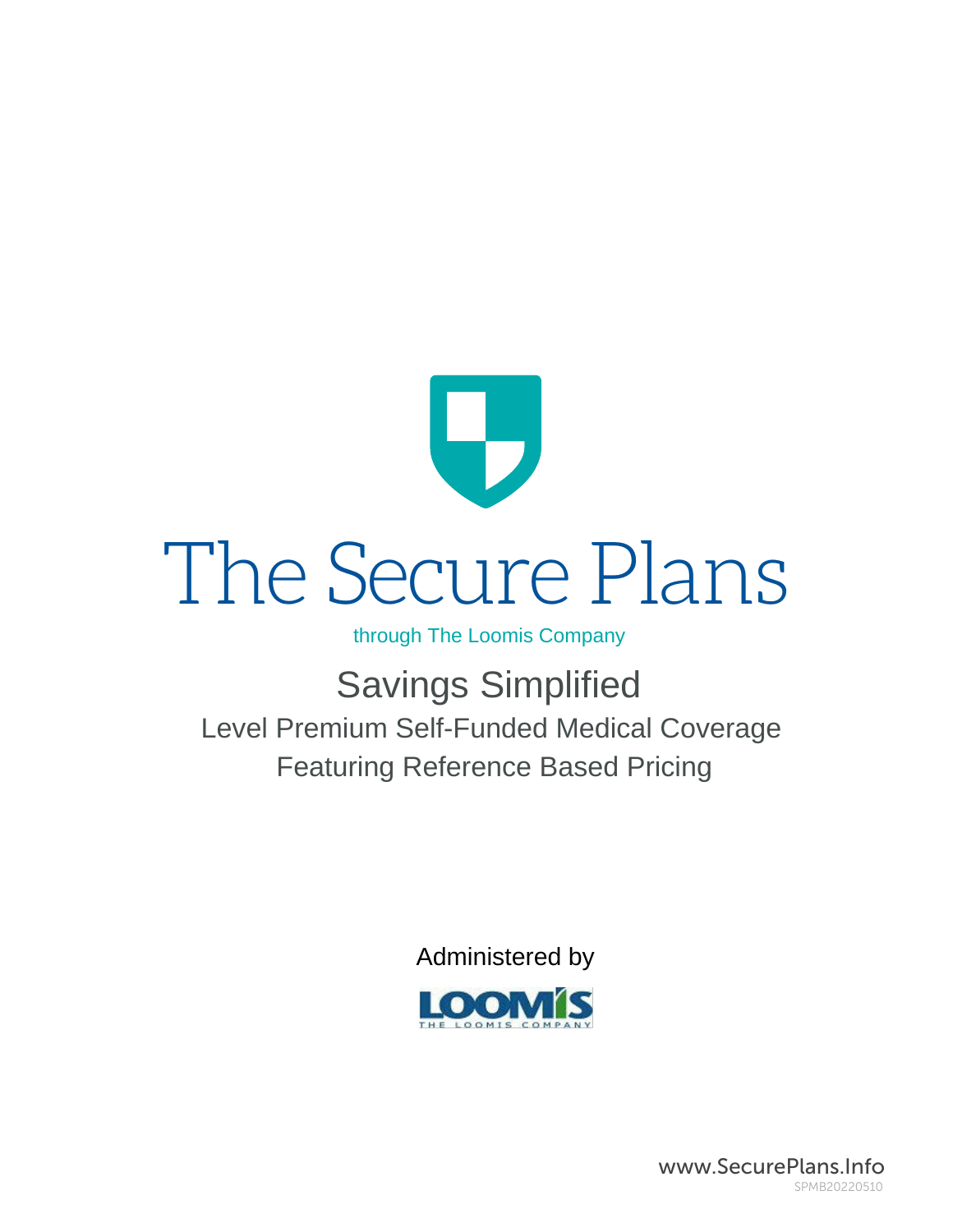# **Why Self-Fund?**

There's nothing wrong with traditional health care coverage. You pay a monthly fee and outsource all your medical plan needs to an insurance company or HMO. You know what you'll pay each year and your carrier does all the work. But, when claims are less than expected who keeps the savings? With traditional coverage, the answer is the insurance carrier, not you.

Fortunately, you have another option: fixed-cost self-funded medical coverage. You pay a monthly fee and outsource all your health plan administration. You know what you'll pay each year and your third party administrator does all the work. Best of all, when claims are less than anticipated, you—not the carrier—keep the savings.

Self-funding delivers other advantages, too. You can offer the same plan to employees in different states because self-funded plans are governed by federal law. And the monthly cost is often comparable to—or less—than traditional insurance.

With great advantages comes great responsibility. With self-funded health plans, you (the plan sponsor) are responsible for claims. That's why "pure" self-insurance is better suited for extremely large companies with big pockets. For the rest of us, it makes sense to cap claims liability with stop-loss coverage.

### **Upside opportunity. Downside protection.**

That's the beauty of self-funding with stop-loss coverage. When claims are higher than expected you're protected; when they're lower you reap the savings.

66

**Keep the savings or gift it to an insurance company.** 

> **The choice is really that simple.**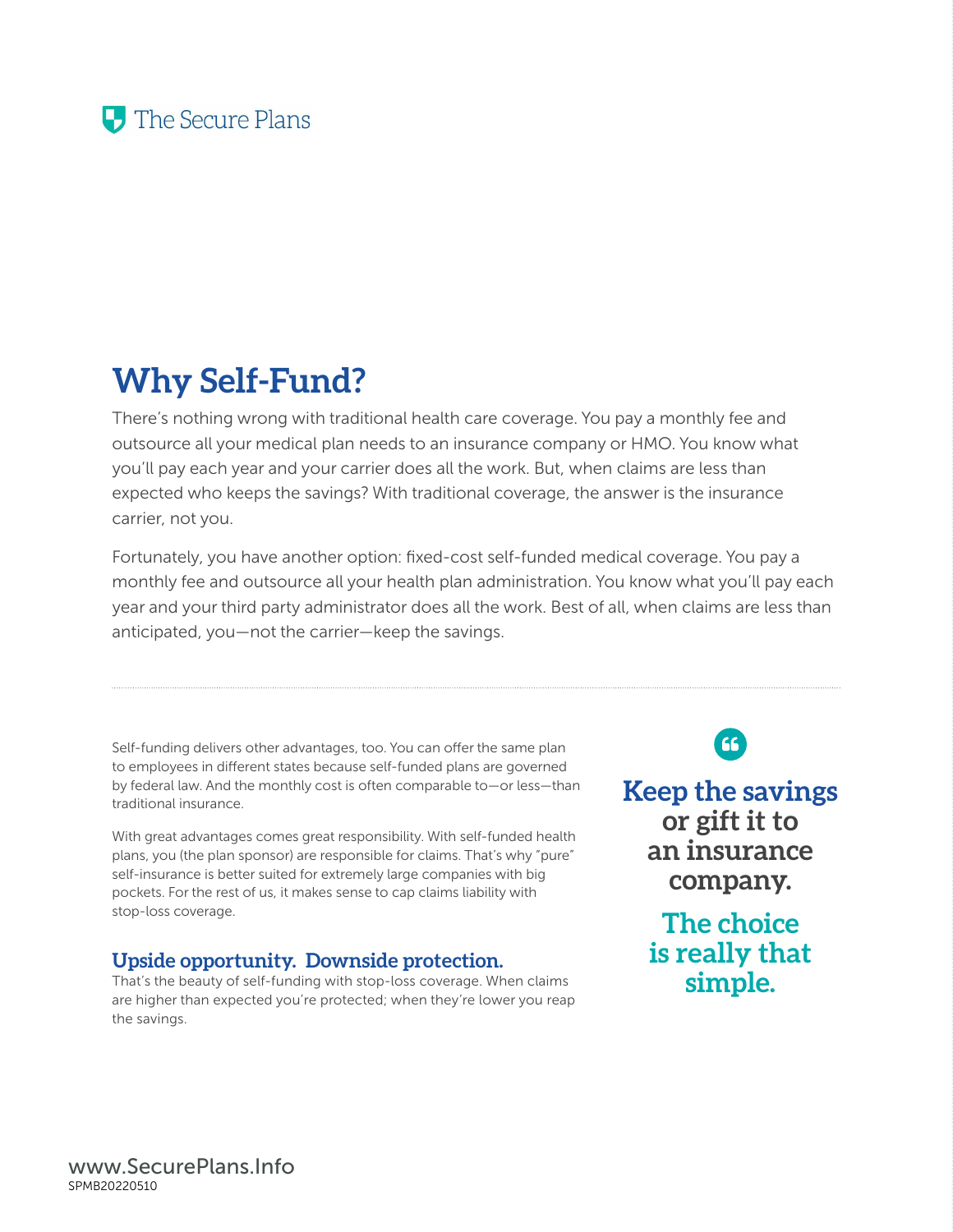# **Why the Secure Plans?**

Self-funding can be complicated, but it doesn't have to be. We've designed the Secure Plans to make things easy and straightforward.

And while self-funding carries some risks, the Secure Plans keep things safe by limiting exposure to high claims, delivering comprehensive benefits, and encouraging preventive care.



### **Safe**

Claims, billing and other operations are provided through The Loomis Company, one of the nation's largest third partyadministrators. Stop-loss coverage is provided by highly rated carriers on which you can rely.



### **Simple**

Quality PPO plans. Quality national networks, too. Standard plan designs. Keeping things consistent keep things simple.



### **Fixed-Cost**

Your monthly costs are determined up-front. Your responsibility for claims is capped, too. And composite rates mean you know the medical premium of new hires.



### **Self-Funded**

You receive 100% of any surplus claim fund dollars. Unlike some self-funded programs, we don't deduct a fee from your refund. You get it all.



### **Plus Refund Assisters**SM

Self-Funding offers the possibility of refunds when claims are lower than anticipated. The Secure Plans help you seize that potential with Refund Assisters<sup>SM</sup>: wellness, telemedicine and cost review programs that maximize your benefit dollars.



### **We keep things easy.**

**So everyone can secure the benefits – and savings – of self-funding.**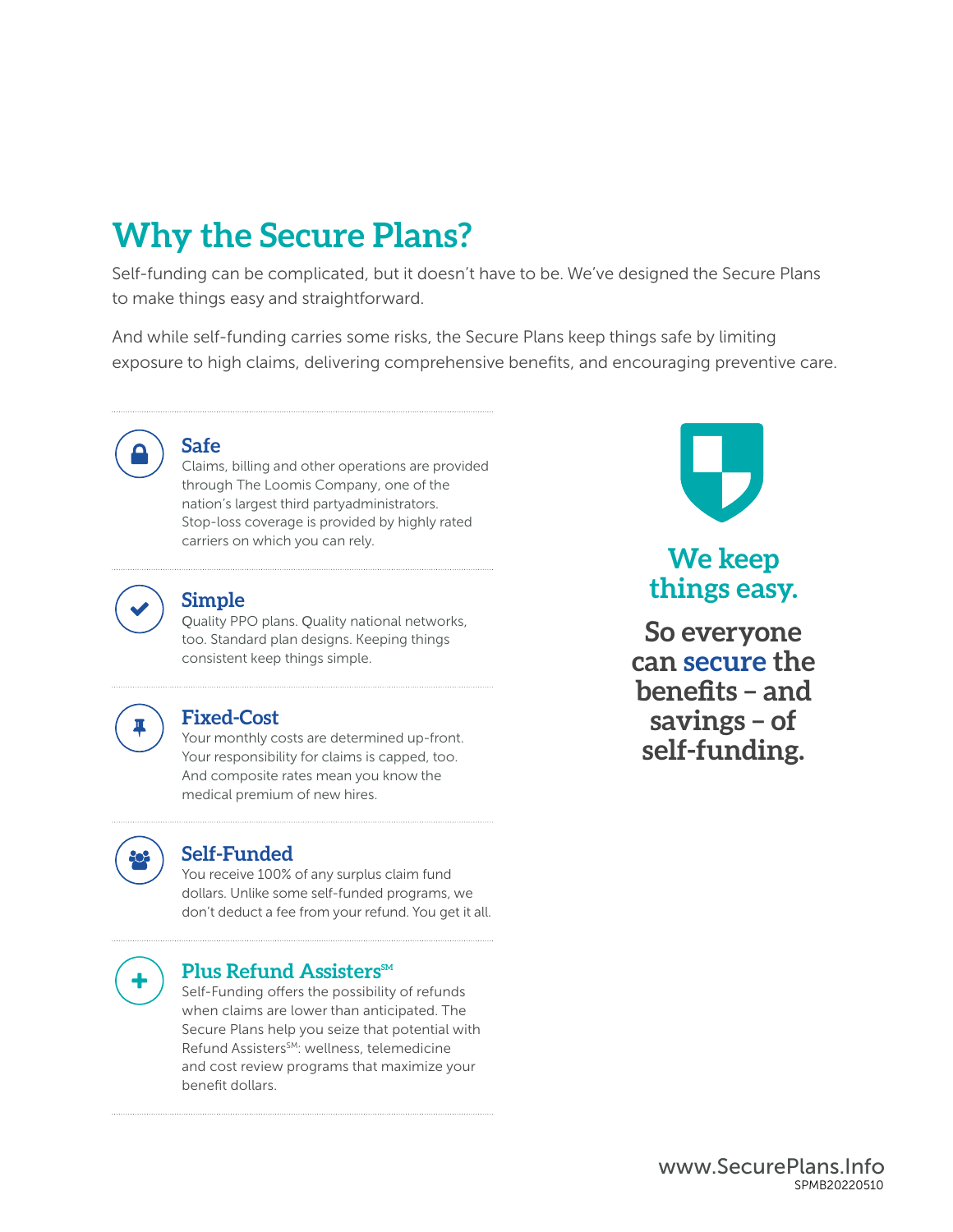# **What to Know**

Your broker can help you determine if self-insurance is right for you. Here are some items to help your discussion.

### Terms

Just like with traditional health insurance there are certain terms you need to know when discussing fixed-cost selffunded medical coverage.

**Claims Fund:** the portion of your monthly payments set aside to cover claims. The rest of your monthly payments go towards stoploss coverage, administration, operations, and to legally required fees and taxes.

**Claims Fund Surplus: the unused** dollars in your **claim fund** after eligible claims are paid out during the contract period.

Composite Rates: the cost of coverage is averaged over the entire group as opposed to varying by age. Each employee pays the same rate, adjusted only for the number of their dependents and location. Composite rating helps you better budget your benefit dollars.

Contract Period: the time during which eligible claims must be incurred and paid for in order to be eligible and covered by your benefit plan as shown by two numbes. The first number describes the time during which covered claims may be incurred. The second number indicates the time when claims need to be paid by.

Fixed-Cost: a self-insured arrangement in which employers pay a set amount each month towards administration, stop-loss coverage and claims expenses, with no additional charges if claims are higher than anticipated.

Self-Funded or Self-Insurance: benefit arrangements in which the employer is responsible for claims payment instead of an insurance company. When claims are lower than anticipated, the employer gets the savings.

**Plan Year:** the months during your coverage in which incurred claims are covered by the plan.

**Run-Out:** the time following the incurred period in which all claims must be submitted and paid in order to be covered by the stop-loss carrier.

**Stop-Loss Insurance:** protects self-insured employers from excessive claims. There are two types: **specific** stop-loss steps in when any individual's claims exceed a specified amount; aggregate stop-loss pays eligible claims once your claims fund is exhausted. **Excess-loss insurance** is another name for this coverage.

**Reference Based Pricing (RBP):** reimbursement arrangements that do away with networks. Medical providers are reimbursed based on a specific formula, usually a multiple of what Medicare pays for the same treatments and services. Many physicians accept this reimbursement as payment-in-full. Others, however, do not. The Secure Plans partner with specialized firms who educate employees and physicians concerning RBP and to minimize balance billing by the providers before claims are incurred.

**Heads you win, tails you don't lose.**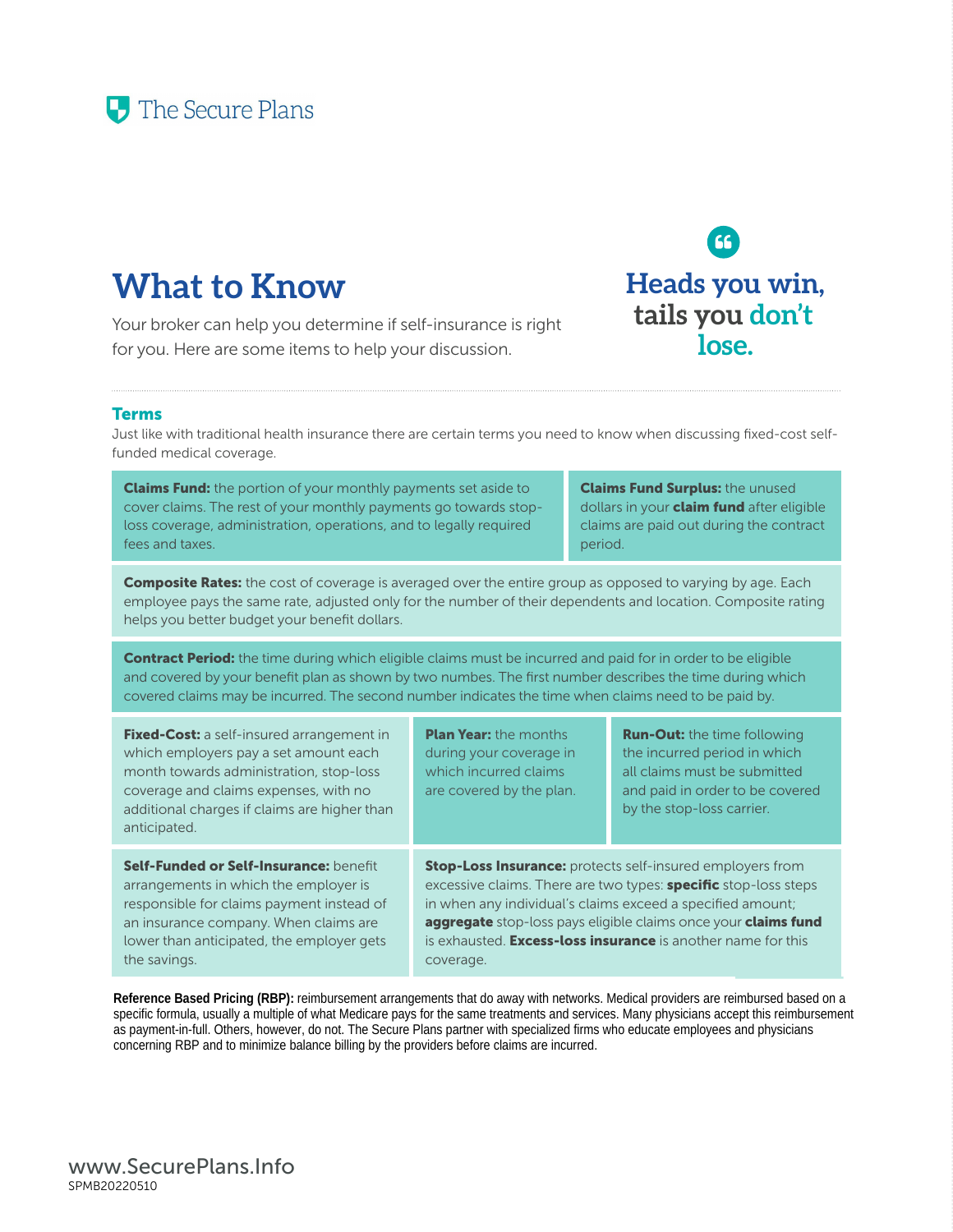# **Getting Your Refund**

Getting refunds sounds good. But how do you get them? Simply.

### Monthly Payments

It all begins with the plan year. Each month you'll make monthly payments that pay for administration and operating expense, stop-loss coverage, taxes, regulatory fees, and your claims fund.

### The Claims Fund

Eligible claims—those covered by the benefit plan, incurred during your plan year, and submitted and paid for within the contract period—are reimbursed from your claim fund. If eligible claims exceed what's in the claims fund, it's not a problem. Stop-loss coverage pays them.

### Your Refund

If claims paid out in the contract period are less than what you paid into your claims fund you receive a check for 100% of this surplus. Unlike other programs, nor do we deduct fees. The refund is all yours. there are no renewal requirements

### Claim Timing: Not a Problem

Claims can pile up before you pay enough into the claims fund. Some programs make you pay the shortfall; an unanticipated hit to your bottom line. The Secure Plans protect you from this painful bill. We advance these claims costs, then apply future contributions to the claims fund to balance things out.

### Claims Past the Plan Year

When you renew with the Secure Plans we automatically extend the payment period to cover claims incurred in the prior year. If you leave the Secure Plans, you still have a six month run-out period. Employees will need to have claims paid by the end of this six-month period. Late claims are their responsibility to pay, not yours or the stop-loss carrier.

### Underwriting Matters

When it comes to self-funded coverage, assessing the health and likely claims for your group is critical.

Underwriting determines your monthly charges for expected claims. Your refund is based on the difference between actual claims and those expected claims.

That's why groups applying for self-funded coverage are fully underwritten. In the absence of claims experience, all employees and their dependents

will be asked to answer health questions—and it's critical they provide complete and accurate answers. Otherwise rates may be modified and stop-loss coverage for the members making mistatements may be rescinded. This means the plan sponsor (you) are responsible for these claims.

### Consult Your Broker

The Secure Plans can deliver tremendous benefits to employers, both large and small. Simple and safe, they feature competitive rates, offer the opportunity—and provide tools—for earning refunds, all while helping employees improve and manage their health. Your broker understands your needs and the options available to you. As important, your broker can help you understand the responsibilities and obligations that come with the benefits of a fixed-cost self-funded medical plan.





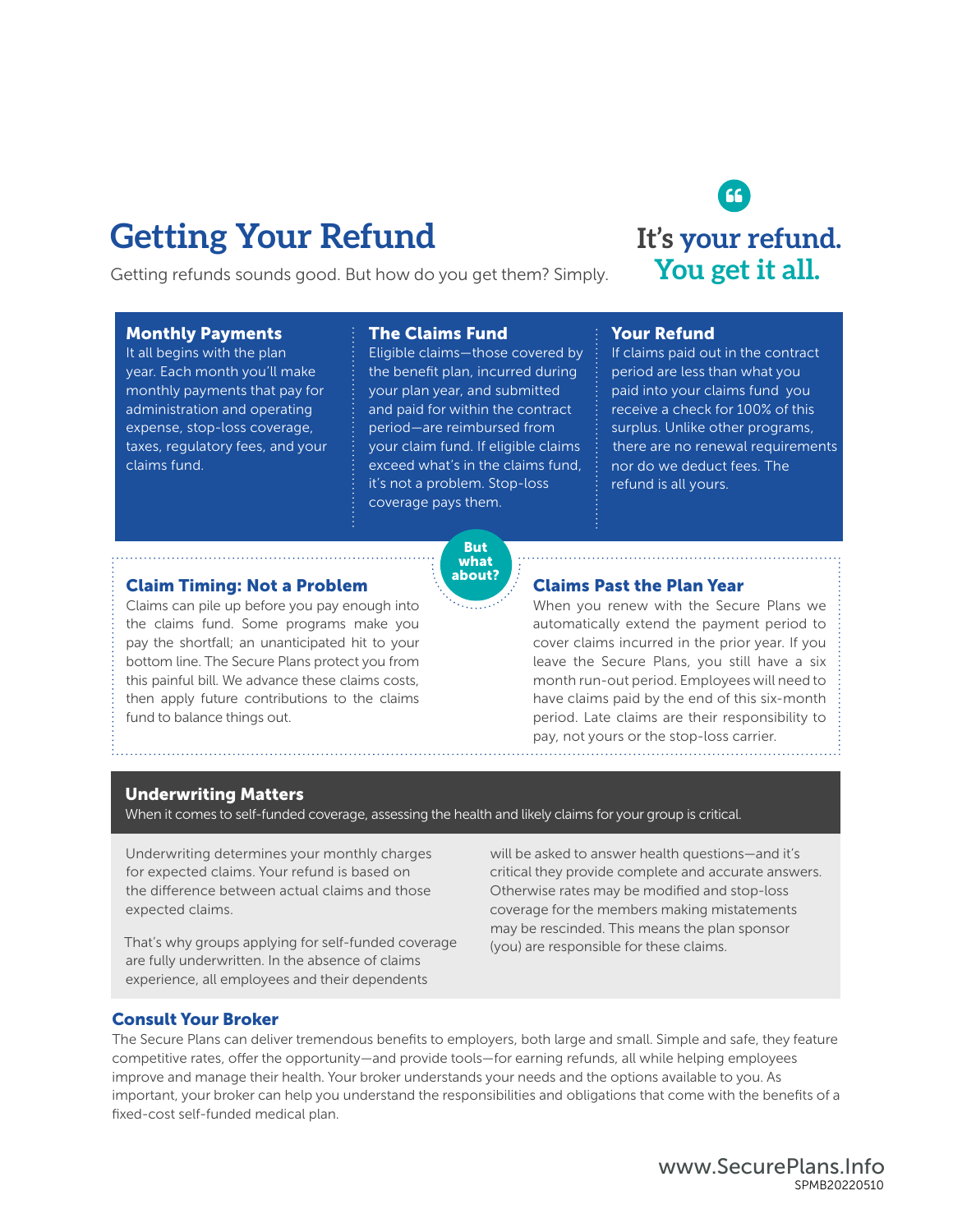# **The Secure Plans Deliver**

Self-funding with stop-loss protection is the right choice for many businesses. The Secure Plans offer Refund Assisters<sup>SM</sup> so you can make this choice with confidence.



### Refund Assisters<sup>SM</sup>

Getting benefit dollars back when claims are lower than expected is why many employers move to fixed-premium self-insurance programs. Too often, however, these programs do too little to make those refunds a reality. The Secure Plans program is different.

### Wellness

The best way to reduce health care costs is to stay healthy. That's why the Secure Plans pay members to get their annual physical exam and provide easy-to-use online wellness coaching. In addition, members with specified chronic conditions are offered nurse-coaching on proven health-improving and cost-cutting regimens.

### $\ddot{\bullet}$

### **Telemedicine**

Think of them as 21st century house calls: a private conversation between you and your doctor. Teladoc, one of the largest, most trusted telemedicine providers, provides convenient access to board-certified, U.S.-based doctors and pediatricians. Better still, telemedicine doctor consultations are subject to a lower co-pay.

### Expense Review

Every business owner knows it's important to monitor spending. That's why we engage experienced health plan executives and actuaries independent of our administrator and stop-loss carriers—to review overall program expenses. As a result, you can expect smarter spending of benefit dollars.

### **Anyone can offer refunds.**  Our Refund Assisters<sup>M</sup> help deliver them.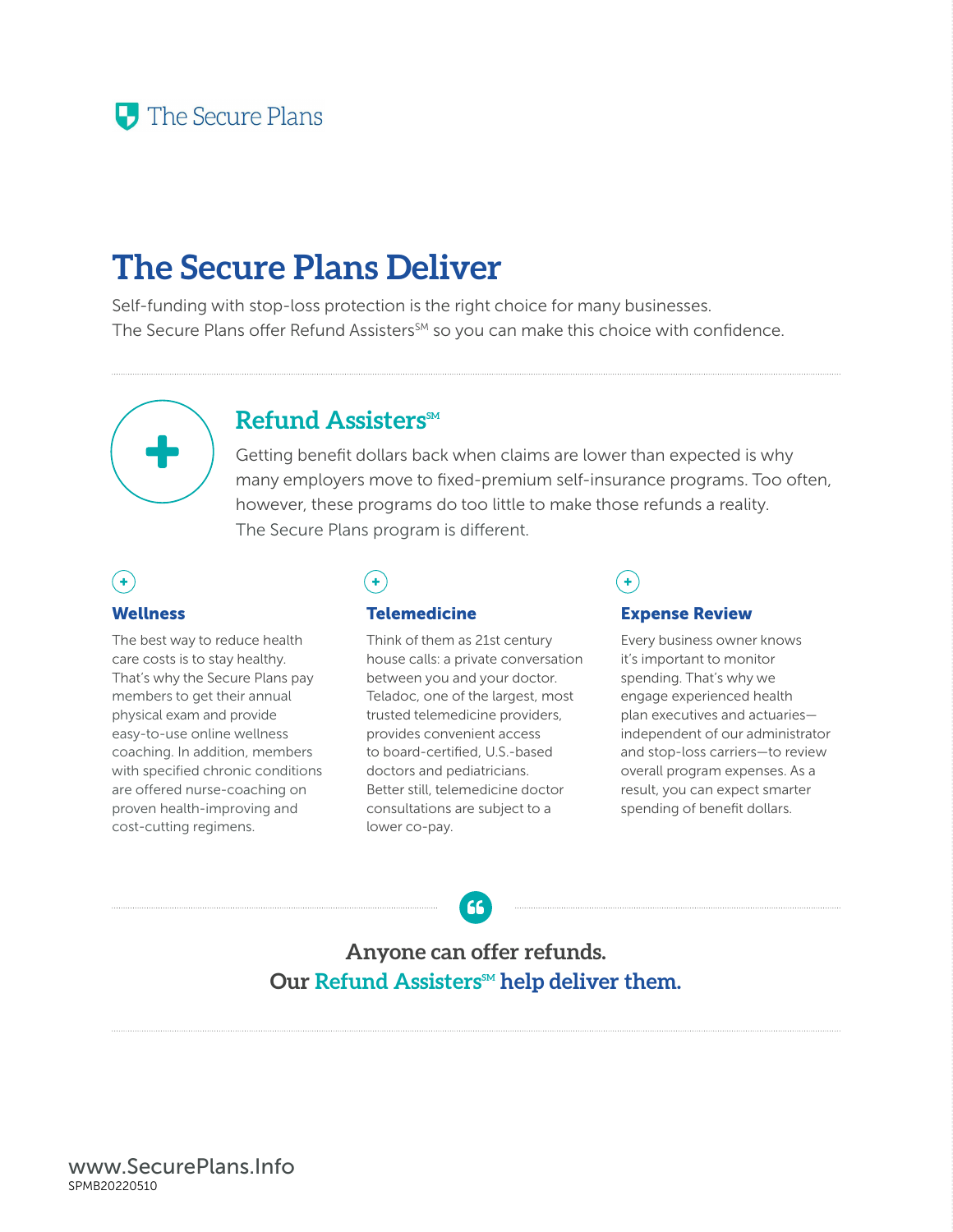# **An All-Star Team**

Getting the most from your benefit dollars means working with the best team. That's why the Secure Plans program brings together best-in-class experts with the focus and skills you can count on for outstanding performance.

### **m** Reliable Plan Administration

One of the largest third party administrators in the country, **The Lomis Company** provides seamless integration with the Secure Plans' national network of quality health care hospitals, pharmacies, doctors and other providers.

### **The Loomis Company** is responsible for:

- Membership services.
- Employer services.
- Claim payments.
- Utilization review.
- Case management.
- Run-Out management.
- Billing.
- COBRA administration.

\*This is not inclusive of all plan notice requirements to which you may be subject.

- Production and distribution of legally required documents\*
- Wellness
- with cash rewards for members completing annual preventive exams
- Chronic condition management.
	- featuring financial rewards for members with specified conditions managing and improving their health

### **Broad, Strong Networks**

pharmacy benefit management. access to will have access to CVS/Caremark -- RBP or the PHCS network -- employees have savings across the country. Whichever route taken and facilities, employees have access to PPO MultiPlan. With thousands of physicians, specialists, offer one of the best: the PHCS network from network. Of course, if you *want* a network, we With Reference Based Pricing there is no need for a

### Reference Based Pricing **(RBP)**

**providers to minimize balance billing. educate employees and work with Plans has teamed with specialists who based on a specified formula. The Secure Medical providers reimbursements are traditional PPO and HMO arrangements. RBP arrangements are an alternative to** 

### Stop-Loss Coverage

Stop-loss coverage limits your exposure for eligible claim payments. It's your safety net. When self-funding, you need to be confident your stop-loss carrier will be there when you need them. Which is why the Secure Plans use A.M. Best Rated A carriers.

Refund Assisters<sup>SM</sup> **and an All-Star Team are how we keep our commitment to you.**

66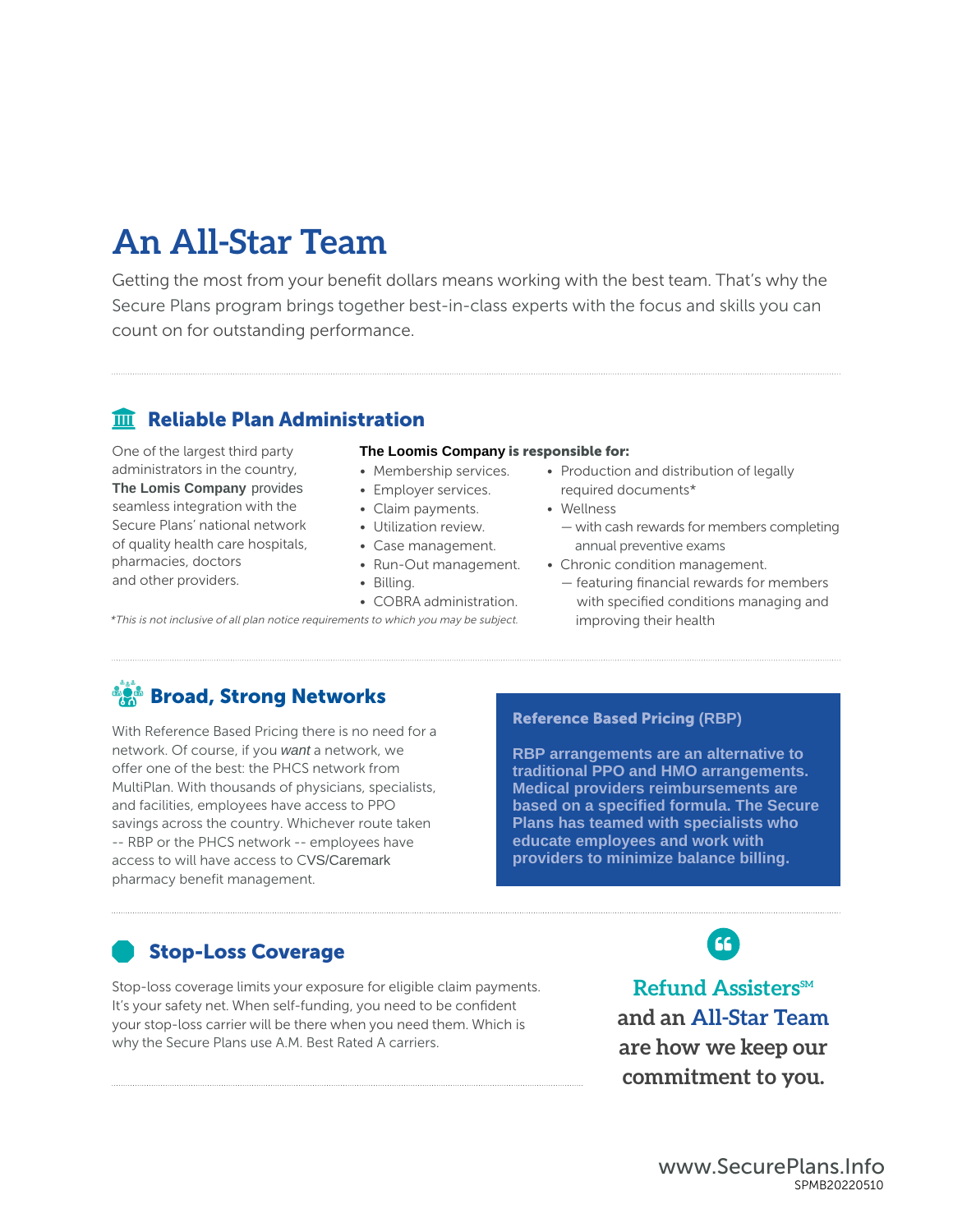

### SECURE HSA PLANS

### HSA-compatible plans with a wellness twist.

Preventive Reward: Early detection saves lives and reduces costs. Members completing an annual preventive examination will receive a \$100 cash reward.

Chronic Condition Compliance: Effective management of chronic conditions improves quality of life and savesmoney. Members with asthma, COPD, diabetes, hypertension, hyperlipidemia, chronic kidney disease, congestive heart failure, coronary artery disease, and chronic pain receive nurse-coaching to improve outcomes and reduce costs..

| <b>Plan Name</b>                                      | <b>SECURE HSA</b><br>3000                | <b>SECURE HSA</b><br>4000                | <b>SECURE HSA</b><br>5000                |  |  |  |
|-------------------------------------------------------|------------------------------------------|------------------------------------------|------------------------------------------|--|--|--|
| <b>Maximum Lifetime</b><br><b>In-Network Benefits</b> | No Lifetime Maximum<br>(Unlimited)       |                                          |                                          |  |  |  |
| <b>Annual Deductible</b>                              |                                          | In-Network / Out-of-Network              |                                          |  |  |  |
| Single                                                | \$3,000 / \$5,000                        | \$4,000 / \$6,000                        | \$5,000 / \$7,000                        |  |  |  |
| Family                                                | \$6,000 / \$10,000<br>(Embedded)         | \$8,000 / \$12,000<br>(Embedded)         | \$10,000 / \$14,000<br>(Embedded)        |  |  |  |
| Annual Out-of-Pocket Maximum                          | In-Network / Out-of-Network              |                                          |                                          |  |  |  |
| Single (Includes Deductible)                          | \$5,000 / \$7,000                        | \$5,500 / \$8,000                        | \$6,000 / \$9,000                        |  |  |  |
| Family (Includes Deductible)                          | \$10,000 / \$14,000                      | \$12,000 / \$18,000                      |                                          |  |  |  |
| <b>Office Visits</b>                                  | In-Network / Out-of-Network              |                                          |                                          |  |  |  |
| In office                                             | 20% / 30%                                | 20% / 30%                                | 20%/30%                                  |  |  |  |
| Telemedicine through Teladoc                          | \$10 Co-pay*<br>\$10 Co-pay*             |                                          | \$10 Co-pay*                             |  |  |  |
| <b>Professional Services</b>                          | In-Network / Out-of-Network              |                                          |                                          |  |  |  |
| $\bullet$ Lab & X-Ray<br>• Maternity                  | 20% / 30%<br>20%/30%                     |                                          | 20% / 30%                                |  |  |  |
| <b>Hospital &amp; Facility Services</b>               | In-Network / Out-of-Network              |                                          |                                          |  |  |  |
| Hospital Inpatient                                    | 20% / 30%<br>20%/30%                     |                                          | 20% / 30%                                |  |  |  |
| <b>Emergency Room Facility</b>                        | \$250 Co-pay* (waived if admitted)       | \$250 Co-pay* (waived if admitted)       | \$250 Co-pay* (waived if admitted)       |  |  |  |
| <b>Emergency Room Physician Services</b>              | 20% / 30%                                | 20%/30%                                  | 20% / 30%                                |  |  |  |
| Urgent Care Center (Physician Services)               | \$150 Co-pay* then<br>covered 100% / 30% | \$150 Co-pay* then<br>covered 100% / 30% | \$150 Co-pay* then<br>covered 100% / 30% |  |  |  |

Prescription Drugs • 30-Day Retail Supply

- Mail Order available
- In-Network Only
- 

Prescription Drug Benefit: Covered Prescription Drug costs apply towards the Network Out-of-Pocket Maximum

### Preventive Care

- (In-Network Only)
- Well Baby & Well Child: 100% coverage Adult Preventive/Wellness Exam:
- 100% Coverage

Co-pays apply only after satisfying the Annual Deductible:

- Tier 1–Generic Drugs: \$10
- Tier 2–Preferred Brand-Name Drugs: \$35
- Tier 3–Non-Preferred Drugs (Non-Formulary): 50%
- Tier 4–Specialty Pharmacy and Injectables: 35% Co-Insurance up to \$300 Co-pay per prescription

0% Not Subject to Deductible

\* Co-pays apply after meeting the annual deductible Please Consult Summary of Benefits & Coverage for benefit details.

### www.SecurePlans.Info SPMB20220510

Health Rewards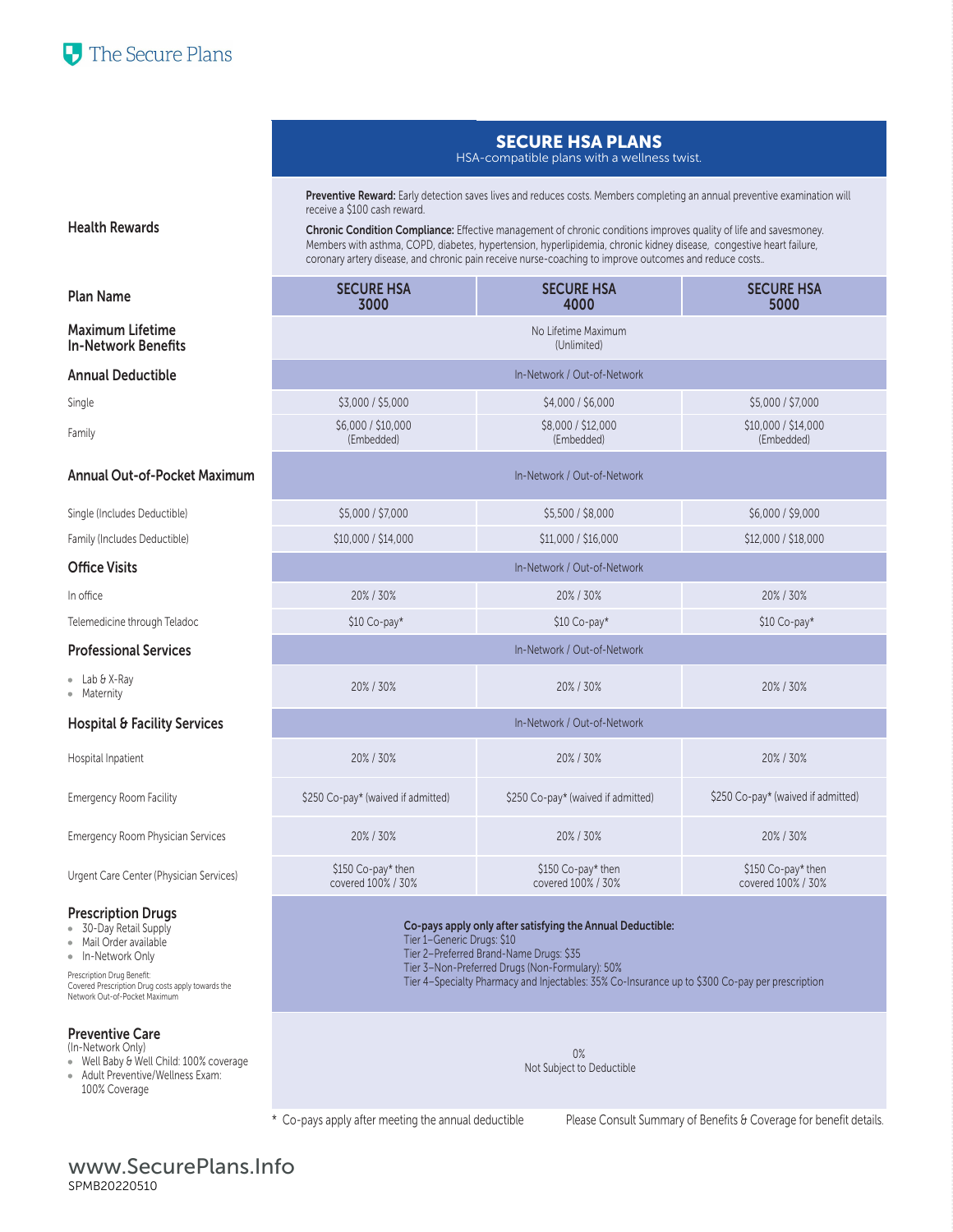

### SECURE CO-PAY PLANS

Comprehensive benefits with low-cost office visits.

Preventive Reward: Early detection saves lives and reduces costs. Members completing an annual preventive examination will receive a \$100 cash reward.

Chronic Condition Compliance: Effective management of chronic conditions improves quality of life and savesmoney. Members with asthma, COPD, diabetes, hypertension, hyperlipidemia, chronic kidney disease, congestive heart failure, coronary artery disease, and chronic pain receive nurse coaching to improve outcomes and reduce costs..

| <b>Plan Name</b>                               | <b>SECURE 500</b><br><b>CO-PAY</b>                                  | <b>SECURE 1000</b><br><b>CO-PAY</b>                                 | <b>SECURE 2000</b><br><b>CO-PAY</b>                                 | <b>SECURE 3000</b><br><b>CO-PAY</b>                                 | <b>SECURE 4000</b><br><b>CO-PAY</b>                                 |  |  |
|------------------------------------------------|---------------------------------------------------------------------|---------------------------------------------------------------------|---------------------------------------------------------------------|---------------------------------------------------------------------|---------------------------------------------------------------------|--|--|
| Maximum Lifetime<br><b>In-Network Benefits</b> | No Lifetime Maximum<br>(Unlimited)                                  |                                                                     |                                                                     |                                                                     |                                                                     |  |  |
| <b>Annual Deductible</b>                       |                                                                     |                                                                     | In-Network / Out-of-Network                                         |                                                                     |                                                                     |  |  |
| Single                                         | \$500 / \$2,500                                                     | \$1,000 / \$3,000                                                   | \$2,000 / \$4,000                                                   | \$3,000 / \$6,000                                                   | \$4,000 / \$6,000                                                   |  |  |
| Family                                         | \$1,000 / \$5,000<br>(Embedded)                                     | \$2,000 / \$6,000<br>(Embedded)                                     | \$4,000 / \$8,000<br>(Embedded)                                     | \$6,000 / \$8,000<br>(Embedded)                                     | \$8,000 / \$12,000<br>(Embedded)                                    |  |  |
| Annual Out-of-Pocket Maximum                   |                                                                     |                                                                     | In-Network / Out-of-Network                                         |                                                                     |                                                                     |  |  |
| Single (Includes Deductible)                   | \$1,500 / \$4,500                                                   | \$3,000 / \$5,000                                                   | \$4,000 / \$6,000                                                   | \$5,000 / \$7,000                                                   | \$6,000 / \$8,000                                                   |  |  |
| Family (Includes Deductible)                   | \$3,000 / \$9,000                                                   | \$6,000 / \$10,000                                                  | \$8,000 / \$12,000                                                  | \$10,000 / \$14,000                                                 | \$12,000 / \$16,000                                                 |  |  |
| Office Visits                                  |                                                                     |                                                                     | In-Network / Out-of-Network                                         |                                                                     |                                                                     |  |  |
| In office                                      | Primary Care<br>\$25 Co-pay / 30%<br>Specialty<br>\$50 Co-pay / 30% | Primary Care<br>\$25 Co-pay / 40%<br>Specialty<br>\$50 Co-pay / 40% | Primary Care<br>\$25 Co-pay / 40%<br>Specialty<br>\$50 Co-pay / 40% | Primary Care<br>\$25 Co-pay / 40%<br>Specialty<br>\$50 Co-pay / 40% | Primary Care<br>\$25 Co-pay / 40%<br>Specialty<br>\$50 Co-pay / 40% |  |  |
| Telemedicine through Teladoc                   | \$10 Co-pay                                                         | \$10 Co-pay                                                         | \$10 Co-pay                                                         | \$10 Co-pay                                                         | \$10 Co-pay                                                         |  |  |
| <b>Professional Services</b>                   |                                                                     |                                                                     | In-Network / Out-of-Network                                         |                                                                     |                                                                     |  |  |
| • Lab & X-Ray<br>• Maternity                   | 10% / 30%<br>20% / 40%                                              |                                                                     |                                                                     |                                                                     |                                                                     |  |  |
| <b>Hospital &amp; Facility Services</b>        | In-Network / Out-of-Network                                         |                                                                     |                                                                     |                                                                     |                                                                     |  |  |
| Hospital Inpatient                             | 20% / 40%<br>10% / 30%                                              |                                                                     |                                                                     |                                                                     |                                                                     |  |  |
| <b>Emergency Room Facility</b>                 | 10% / 30%                                                           | 20% / 40%                                                           |                                                                     |                                                                     |                                                                     |  |  |
| <b>Emergency Room Physician Services</b>       | 10% / 30%<br>20% / 40%                                              |                                                                     |                                                                     |                                                                     |                                                                     |  |  |
| Urgent Care Center (Physician Services)        | \$150 Co-pay (Deductible waived) then covered 100% / 40%            |                                                                     |                                                                     |                                                                     |                                                                     |  |  |

Tier 1–Generic Drugs: \$10

Tier 2–Preferred Brand-Name Drugs: \$35

Tier 3–Non-Preferred Drugs (Non-Formulary): 50%

Tier 4–Specialty Pharmacy and Injectables: 35% Co-Insurance up to \$300 Co-pay per prescription

0% Not Subject to Deductible

\$5,000 Deductible option also available. Please Consult Summary of Benefits & Coverage for benefit details.

| <b>Maximum Lifetime</b>    |  |
|----------------------------|--|
| <b>In-Network Benefits</b> |  |

### **Annual Deductible**

Healthier Plans

### Annual Out-of-Pocket Maximum

| In office                               | Primary Care<br>\$25 Co-pay / 30%<br>Specialty<br>\$50 Co-pay / 30% | Primary Care<br>\$25 Co-pay / 40%<br>Specialty<br>\$50 Co-pay / 40% | Primary Care<br>\$25 Co-pay / 40%<br>Specialty<br>\$50 Co-pay / 40% | Primary Care<br>\$25 Co-pay / 40%<br>Specialty<br>\$50 Co-pay / 40% | Primary Care<br>\$25 Co-pay / 40%<br>Specialty<br>\$50 Co-pay / 40% |  |  |
|-----------------------------------------|---------------------------------------------------------------------|---------------------------------------------------------------------|---------------------------------------------------------------------|---------------------------------------------------------------------|---------------------------------------------------------------------|--|--|
| Telemedicine through Teladoc            | \$10 Co-pay                                                         | \$10 Co-pay                                                         | \$10 Co-pay                                                         | \$10 Co-pay                                                         | \$10 Co-pay                                                         |  |  |
| <b>Professional Services</b>            | In-Network / Out-of-Network                                         |                                                                     |                                                                     |                                                                     |                                                                     |  |  |
| $\bullet$ Lab & X-Ray<br>• Maternity    | 10% / 30%<br>20%/40%                                                |                                                                     |                                                                     |                                                                     |                                                                     |  |  |
| <b>Hospital &amp; Facility Services</b> | In-Network / Out-of-Network                                         |                                                                     |                                                                     |                                                                     |                                                                     |  |  |
| Hospital Inpatient                      | 10% / 30%                                                           |                                                                     | 20%/40%                                                             |                                                                     |                                                                     |  |  |
| <b>Emergency Room Facility</b>          | 10% / 30%                                                           |                                                                     | 20%/40%                                                             |                                                                     |                                                                     |  |  |
|                                         |                                                                     |                                                                     |                                                                     |                                                                     |                                                                     |  |  |

### Prescription Drugs

- 30-Day Retail Supply
- Mail Order available
- In-Network Only

Prescription Drug Benefit: Covered Prescription Drug costs apply towards the Network Out-of-Pocket Maximum

### Preventive Care

- (In-Network Only)
- Well Baby & Well Child: 100% coverage Adult Preventive/Wellness Exam:
- 100% Coverage

www.SecurePlans.Info SPMB20220510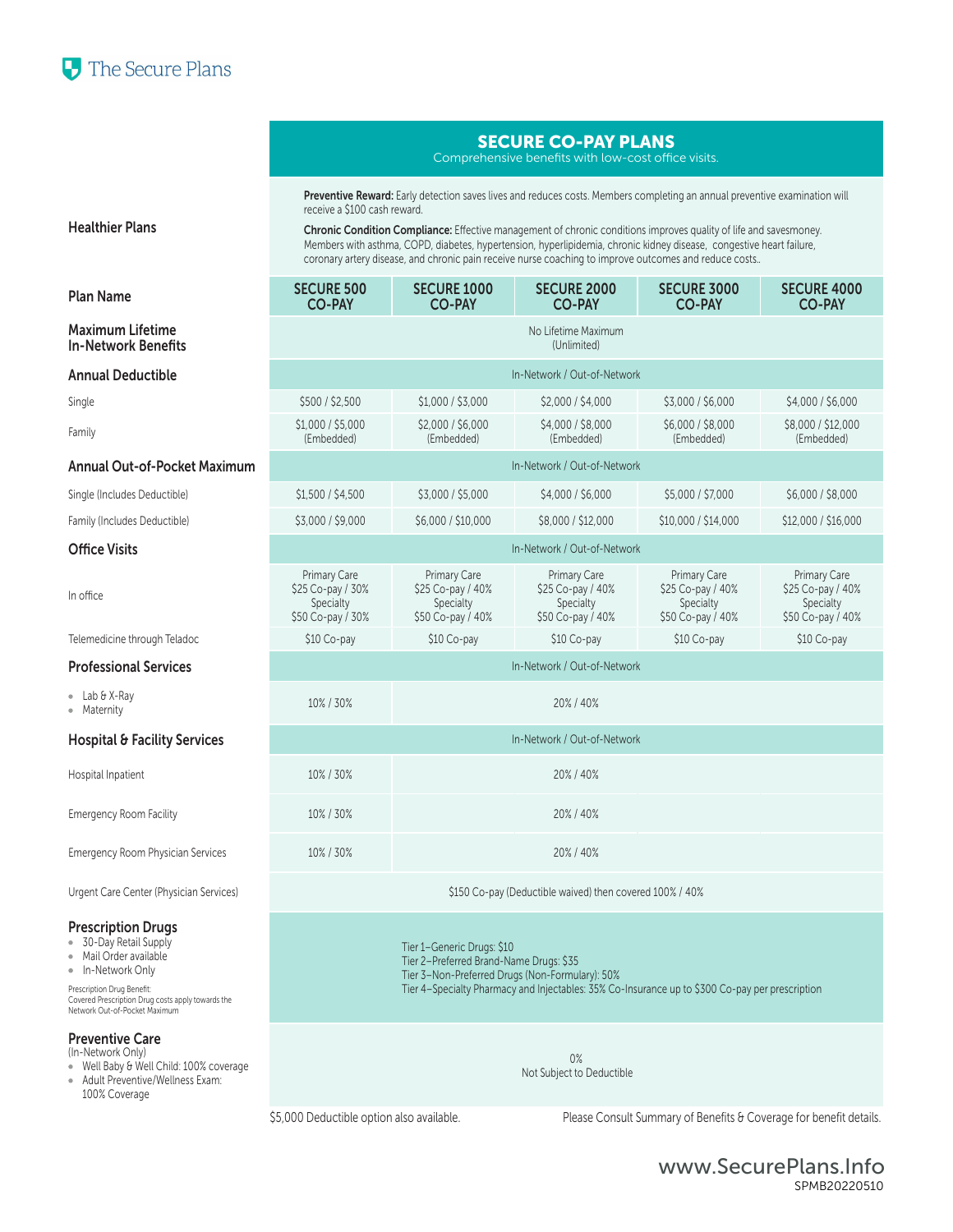### SECURE HSA PLANS -RBP

HSA-compatible plans with a wellness twist.

Preventive Reward: Early detection saves lives and reduces costs. Members completing an annual preventive examination will receive a \$100 cash reward.

Chronic Condition Compliance: Effective management of chronic conditions improves quality of life and savesmoney. Members with asthma, COPD, diabetes, hypertension, hyperlipidemia, chronic kidney disease, congestive heart failure, coronary artery disease, and chronic pain receive nurse-coaching to improve outcomes and reduce costs..

| <b>Plan Name</b>                                                            | <b>SECURE HSA</b><br>3000 RBP            | <b>SECURE HSA</b><br><b>4000 RBP</b>     | <b>SECURE HSA</b><br><b>5000 RBP</b>     |  |  |  |
|-----------------------------------------------------------------------------|------------------------------------------|------------------------------------------|------------------------------------------|--|--|--|
| <b>Maximum Lifetime</b><br><b>In-Network Benefits</b>                       | No Lifetime Maximum<br>(Unlimited)       |                                          |                                          |  |  |  |
| <b>Annual Deductible</b>                                                    |                                          | In-Network / Out-of-Network              |                                          |  |  |  |
| Single                                                                      | \$3,000 / \$5,000                        | \$4,000 / \$6,000                        | \$5,000 / \$7,000                        |  |  |  |
| Family                                                                      | \$6,000 / \$10,000<br>(Embedded)         | \$8,000 / \$12,000<br>(Embedded)         | \$10,000 / \$14,000<br>(Embedded)        |  |  |  |
| Annual Out-of-Pocket Maximum                                                | In-Network / Out-of-Network              |                                          |                                          |  |  |  |
| Single (Includes Deductible)                                                | \$5,000 / \$7,000                        | \$5,500 / \$8,000                        | \$6,000 / \$9,000                        |  |  |  |
| Family (Includes Deductible)                                                | \$10,000 / \$14,000                      | \$11,000 / \$16,000                      | \$12,000 / \$18,000                      |  |  |  |
| <b>Office Visits</b>                                                        | In-Network / Out-of-Network              |                                          |                                          |  |  |  |
| In office                                                                   | 20% / 30%<br>20%/30%                     |                                          | 20% / 30%                                |  |  |  |
| Telemedicine through Teladoc                                                | \$10 Co-pay*                             | $$10$ Co-pay*                            | \$10 Co-pay*                             |  |  |  |
| <b>Professional Services</b>                                                | In-Network / Out-of-Network              |                                          |                                          |  |  |  |
| • Lab & X-Ray<br>· Maternity                                                | 20% / 30%<br>20%/30%                     |                                          | 20% / 30%                                |  |  |  |
| <b>Hospital &amp; Facility Services</b><br>Paid up to a percent of Medicare | In-Network / Out-of-Network              |                                          |                                          |  |  |  |
| Hospital Inpatient                                                          | 20% / 20%                                | 20% / 30%                                | 20% / 30%                                |  |  |  |
| <b>Emergency Room Facility</b>                                              | \$250 Co-pay* (waived if admitted)       | \$250 Co-pay* (waived if admitted)       | \$250 Co-pay* (waived if admitted)       |  |  |  |
| <b>Emergency Room Physician Services</b>                                    | 20% / 30%                                | 20%/30%                                  | 20% / 30%                                |  |  |  |
| Urgent Care Center (Physician Services)                                     | \$150 Co-pay* then<br>covered 100% / 30% | \$150 Co-pay* then<br>covered 100% / 30% | \$150 Co-pay* then<br>covered 100% / 30% |  |  |  |

Co-pays apply only after satisfying the Annual Deductible:

Tier 1–Generic Drugs: \$10

Tier 2–Preferred Brand-Name Drugs: \$35

Tier 3–Non-Preferred Drugs (Non-Formulary): 50%

Tier 4–Specialty Pharmacy and Injectables: 35% Co-Insurance up to \$300 Co-pay per prescription

0% Not Subject to Deductible

\* Co-pays apply after meeting the annual deductible Please Consult Summary of Benefits & Coverage for benefit details. IMPORTANT NOTE: RBP plans have no facility network. Facilities are paid a percentage in excess of Medicare reimbursement rate

### Health Rewards

- $\bullet$  Lab & X-
- 

### Paid up to a

### Prescription Drugs

- 30-Day Retail Supply
- Mail Order available
- In-Network Only

Prescription Drug Benefit: Covered Prescription Drug costs apply towards the Network Out-of-Pocket Maximum

### Preventive Care

- (In-Network Only)
- Well Baby & Well Child: 100% coverage
- Adult Preventive/Wellness Exam: 100% Coverage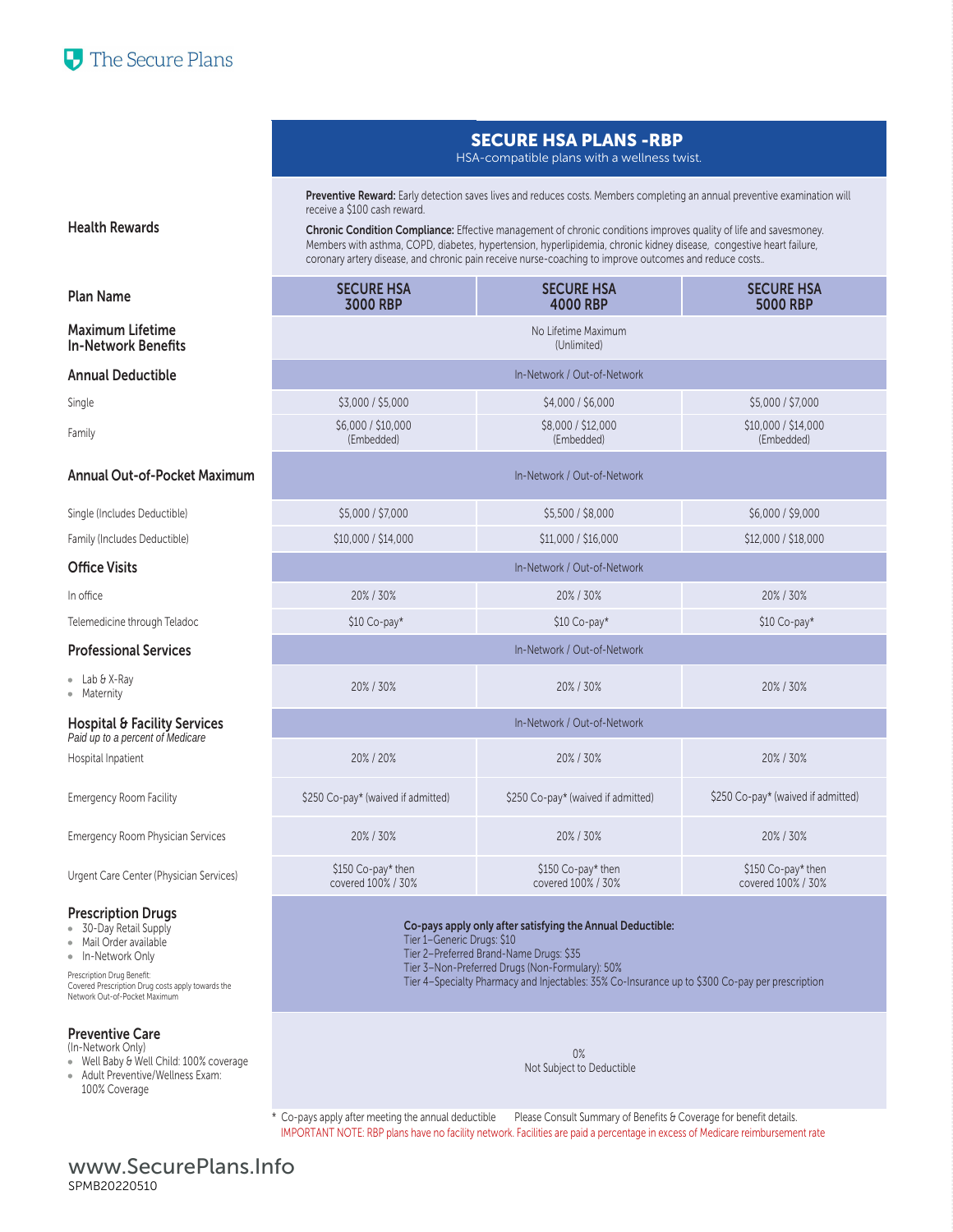

### SECURE CO-PAY PLANS -RBP

comprehensive benefits with low-cost office visits.

Preventive Reward: Early detection saves lives and reduces costs. Members completing an annual preventive examination will receive a \$100 cash reward.

Chronic Condition Compliance: Effective management of chronic conditions improves quality of life and savesmoney. Members with asthma, COPD, diabetes, hypertension, hyperlipidemia, chronic kidney disease, congestive heart failure, coronary artery disease, and chronic pain receive nurse coaching to improve outcomes and reduce costs..

| <b>Plan Name</b>                                                            | <b>SECURE 500</b><br><b>CO-PAY RBP</b>                              | <b>SECURE 1000</b><br><b>CO-PAY RBP</b>                             | <b>SECURE 2000</b><br><b>CO-PAY RBP</b>                             | <b>SECURE 3000</b><br><b>CO-PAY RBP</b>                             | <b>SECURE 4000</b><br><b>CO-PAY RBP</b>                             |  |
|-----------------------------------------------------------------------------|---------------------------------------------------------------------|---------------------------------------------------------------------|---------------------------------------------------------------------|---------------------------------------------------------------------|---------------------------------------------------------------------|--|
| <b>Maximum Lifetime</b><br><b>In-Network Benefits</b>                       | No Lifetime Maximum<br>(Unlimited)                                  |                                                                     |                                                                     |                                                                     |                                                                     |  |
| <b>Annual Deductible</b>                                                    |                                                                     |                                                                     | In-Network / Out-of-Network                                         |                                                                     |                                                                     |  |
| Single                                                                      | \$500 / \$2,500                                                     | \$1,000 / \$3,000                                                   | \$2,000 / \$4,000                                                   | \$3,000 / \$6,000                                                   | \$4,000 / \$6,000                                                   |  |
| Family                                                                      | \$1,000 / \$5,000<br>(Embedded)                                     | \$2,000 / \$6,000<br>(Embedded)                                     | \$4,000 / \$8,000<br>(Embedded)                                     | \$6,000 / \$8,000<br>(Embedded)                                     | \$8,000 / \$12,000<br>(Embedded)                                    |  |
| Annual Out-of-Pocket Maximum                                                |                                                                     |                                                                     | In-Network / Out-of-Network                                         |                                                                     |                                                                     |  |
| Single (Includes Deductible)                                                | \$1,500 / \$4,500                                                   | \$3,000 / \$5,000                                                   | \$4,000 / \$6,000                                                   | \$5,000 / \$7,000                                                   | \$6,000 / \$8,000                                                   |  |
| Family (Includes Deductible)                                                | \$3,000 / \$9,000                                                   | \$6,000 / \$10,000                                                  | \$8,000 / \$12,000                                                  | \$10,000 / \$14,000                                                 | \$12,000 / \$16,000                                                 |  |
| <b>Office Visits</b>                                                        | In-Network / Out-of-Network                                         |                                                                     |                                                                     |                                                                     |                                                                     |  |
| In office                                                                   | Primary Care<br>\$25 Co-pay / 30%<br>Specialty<br>\$50 Co-pay / 30% | Primary Care<br>\$25 Co-pay / 40%<br>Specialty<br>\$50 Co-pay / 40% | Primary Care<br>\$25 Co-pay / 40%<br>Specialty<br>\$50 Co-pay / 40% | Primary Care<br>\$25 Co-pay / 40%<br>Specialty<br>\$50 Co-pay / 40% | Primary Care<br>\$25 Co-pay / 40%<br>Specialty<br>\$50 Co-pay / 40% |  |
| Telemedicine through Teladoc                                                | \$10 Co-pay                                                         | \$10 Co-pay                                                         | \$10 Co-pay                                                         | \$10 Co-pay                                                         | \$10 Co-pay                                                         |  |
| <b>Professional Services</b>                                                | In-Network / Out-of-Network                                         |                                                                     |                                                                     |                                                                     |                                                                     |  |
| $\bullet$ Lab & X-Ray<br>• Maternity                                        | 10% / 30%<br>20% / 40%                                              |                                                                     |                                                                     |                                                                     |                                                                     |  |
| <b>Hospital &amp; Facility Services</b><br>Paid up to a percent of Medicare | In-Network / Out-of-Network                                         |                                                                     |                                                                     |                                                                     |                                                                     |  |
| Hospital Inpatient                                                          | 10% / 30%<br>20% / 40%                                              |                                                                     |                                                                     |                                                                     |                                                                     |  |
| <b>Emergency Room Facility</b>                                              | 10% / 30%<br>20% / 40%                                              |                                                                     |                                                                     |                                                                     |                                                                     |  |
| <b>Emergency Room Physician Services</b>                                    | 10% / 30%<br>20% / 40%                                              |                                                                     |                                                                     |                                                                     |                                                                     |  |
| Urgent Care Center (Physician Services)                                     | \$150 Co-pay (Deductible waived) then covered 100% / 40%            |                                                                     |                                                                     |                                                                     |                                                                     |  |

Tier 1–Generic Drugs: \$10

Tier 2–Preferred Brand-Name Drugs: \$35

Tier 3–Non-Preferred Drugs (Non-Formulary): 50%

Tier 4–Specialty Pharmacy and Injectables: 35% Co-Insurance up to \$300 Co-pay per prescription

0% Not Subject to Deductible

\$5,000 Deductible option also available. Please Consult Summary of Benefits & Coverage for benefit details.

IMPORTANT NOTE: RBP plans have no facility network. Facilities are paid a percentage in excess of Medicare reimbursement rate

### Healthier Plans

### Maximum Lifetime In-Network Benefits

### Annual Deductible

### Annual Out-of-Pocket Maximum

| <b>Office Visits</b>                                                        | In-Network / Out-of-Network                                             |                                                                     |                                                                     |                                                                            |                                                                     |  |
|-----------------------------------------------------------------------------|-------------------------------------------------------------------------|---------------------------------------------------------------------|---------------------------------------------------------------------|----------------------------------------------------------------------------|---------------------------------------------------------------------|--|
| In office                                                                   | Primary Care<br>$$25$ Co-pay / $30\%$<br>Specialty<br>\$50 Co-pay / 30% | Primary Care<br>\$25 Co-pay / 40%<br>Specialty<br>\$50 Co-pay / 40% | Primary Care<br>\$25 Co-pay / 40%<br>Specialty<br>\$50 Co-pay / 40% | <b>Primary Care</b><br>\$25 Co-pay / 40%<br>Specialty<br>\$50 Co-pay / 40% | Primary Care<br>\$25 Co-pay / 40%<br>Specialty<br>\$50 Co-pay / 40% |  |
| Telemedicine through Teladoc                                                | \$10 Co-pay                                                             | \$10 Co-pay                                                         | \$10 Co-pay                                                         | \$10 Co-pay                                                                | \$10 Co-pay                                                         |  |
| <b>Professional Services</b>                                                | In-Network / Out-of-Network                                             |                                                                     |                                                                     |                                                                            |                                                                     |  |
| $\bullet$ Lab & X-Ray<br>• Maternity                                        | 10% / 30%<br>20%/40%                                                    |                                                                     |                                                                     |                                                                            |                                                                     |  |
| <b>Hospital &amp; Facility Services</b><br>Paid up to a percent of Medicare | In-Network / Out-of-Network                                             |                                                                     |                                                                     |                                                                            |                                                                     |  |
| Hospital Inpatient                                                          | 10% / 30%                                                               |                                                                     | 20%/40%                                                             |                                                                            |                                                                     |  |
| <b>Emergency Room Facility</b>                                              | 10% / 30%                                                               |                                                                     | 20%/40%                                                             |                                                                            |                                                                     |  |
| <b>Emergency Room Physician Services</b>                                    | 10% / 30%                                                               |                                                                     | 20%/40%                                                             |                                                                            |                                                                     |  |

### Prescription Drugs

- 30-Day Retail Supply
- Mail Order available
- In-Network Only

Prescription Drug Benefit: Covered Prescription Drug costs apply towards the Network Out-of-Pocket Maximum

### Preventive Care

(In-Network Only)

- Well Baby & Well Child: 100% coverage Adult Preventive/Wellness Exam:
- 100% Coverage

www.SecurePlans.Info SPMB20220510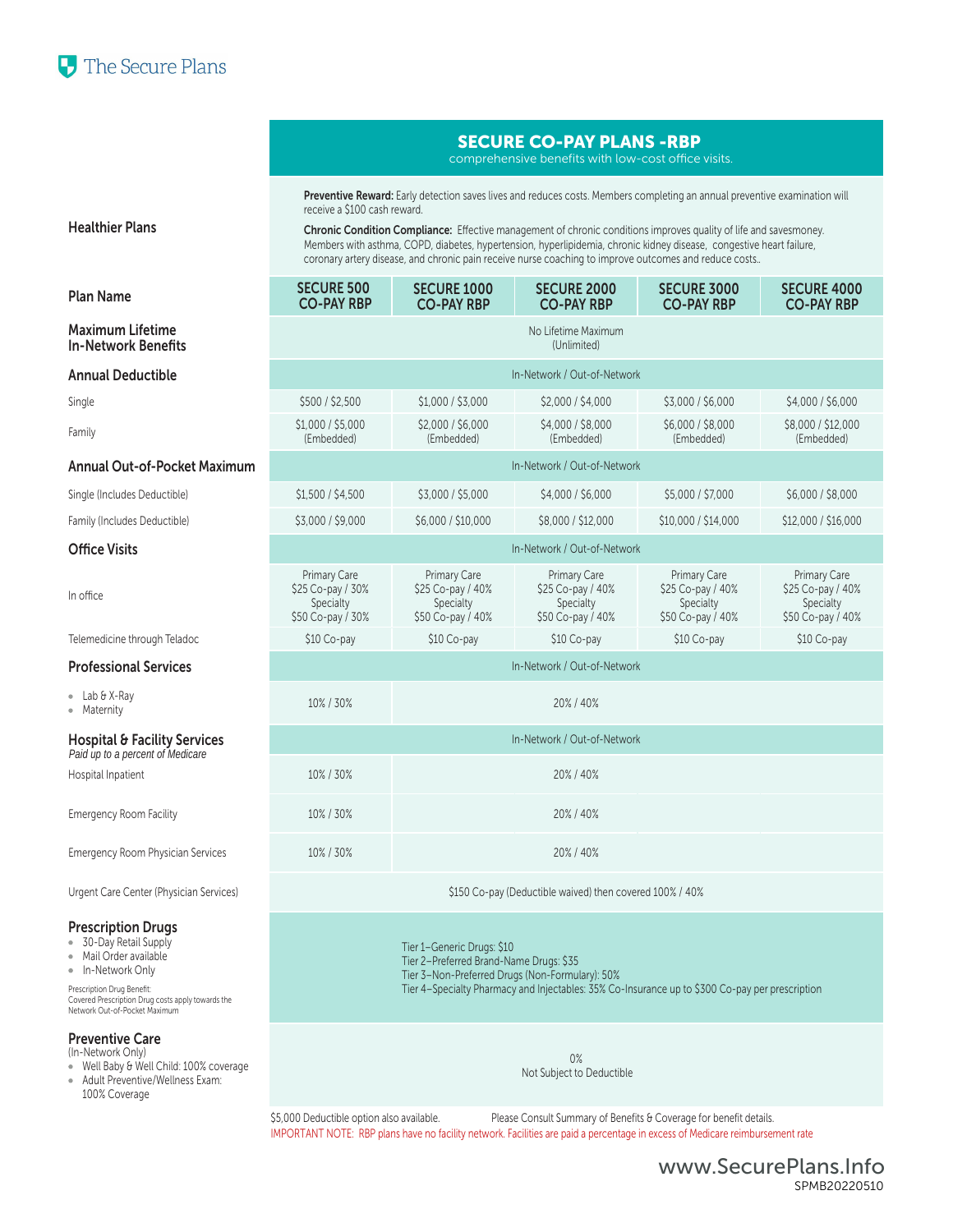### Exclusions & Limitations

Following is an abbreviated list of exclusions and limitations. Please refer to the Summary Plan Description ("SPD") for comprehensive details. Defined terms are "Capitalized" and can be found in the SPD. Please note that in listing services or examples, we do not intend to limit a list of services or examples unless we state specifically that the list "is limited to".

- Any amounts in excess of maximum amounts stated in the SPD.
- Charges in excess of Eligible Expenses as detailed in the SPD.
- Services or supplies that are not medically necessary.
- Services received before your effective date.
- Services received after your coverage ends.
- Any conditions for which benefits can be recovered under any workers' compensation law or similar law.
- Services provided by a local, state or federal government agency, unless you have to pay for them.
- Services you receive for which you are not legally obligated to pay.
- Services for which no charge is made to you in the absence of insurance coverage.
- Services not listed as covered in the SPD.
- Alternative Treatments such as acupressure, aromatherapy, hypnotism, Rolfing and art therapy.
- Cosmetic Procedures.
- Custodial care.
- Dental and orthodontic services except as specifically stated in the SPD.
- Devices, appliances and prosthetics except as specifically stated in the SPD. Devices and computers to assist in communication and speech except for speech aid prosthetics and tracheo esophageal voice prosthetics.
- Replacement of prosthetics and Durable Medical Equipment ("DME") due to misuse, malicious damage, gross neglect or when lost or stolen.
- Domiciliary care.
- Expenses for injury or illness arising out of attempted suicide or an intentional selfinflicted injury, except if the result of a physical or mental medical condition or act of domestic violence and would normally be covered.
- Experimental or Investigational Services, except for services for persons who have been accepted into an approved clinical trial for cancer, or a life threatening Sickness or condition.
- Eye surgery performed solely for the purpose of correcting refractive errors (such as intact corneal implants). Also, Surgery that is intended to allow you to see better without glasses or other vision correction such as LASIK.
- Eyewear including the purchase cost and fitting charge for eyeglasses and contact lenses unless specifically stated in the SPD.
- Food or dietary supplements, except for formulas and special food products to prevent complications of phenylketonuria (PKU).
- Foot care that is routine. Examples include the cutting and removal of corns or calluses; hygienic and preventive maintenance foot care; treatment of flat feet; shoe orthotics; shoe inserts; and arch supports. This exclusion does not apply to preventive foot care for Covered Persons with diabetes for which benefits are provided under the diabetes services in the SPD. This exclusion does not apply to preventive foot care for those who are at risk of neurological or vascular disease arising from diseases such as diabetes.
- Foreign language and sign language interpreters, except as required by law.
- Genetic testing, except as specifically stated in the SPD.
- Growth hormone therapy.
- Health club memberships.
- Infertility services (including sterilization reversal).
- Medical supplies, except as specifically listed in the SPD.
- Non-injectable medications given in an outpatient or office setting.
- Nutritional counseling except as specified listed as covered in the SPD.
- Obesity reduction services through surgical and non-surgical treatment, except as specifically stated in the SPD.
- Over-the-counter medications and treatments.
- Pain management services using multi-disciplinary pain management programs provided on an inpatient basis.
- Personal care attendant's services.
- Personal comfort items.
- Pharmaceutical products and prescription medication products beyond the specified supply limits and/or specifically excluded in the SPD.
- Pharmaceutical Products or prescription medication products for outpatient use that are filled by a prescription order or refill except as specifically stated in the SPD.
- Pregnancy through a surrogate and any services or supplies provided in connection with a surrogate Pregnancy.
- Private duty nursing.
- Psychosurgery.
- Respite care.
- Sex transformation operations.
- Smoking cessation programs that are stand-alone multi-disciplinary smoking cessation programs, except as covered in the SPD.
- Snoring treatments, both medical and surgical treatment, except as when provided as part of treatment for documented obstructive sleep apnea. Also limited is upper and lower jawbone surgery including that for obstructive sleep apnea.
- Travel or transportation expenses, even if prescribed by a Physician.
- Weight loss programs.
- Services provided at a free-standing or Hospital-based diagnostic facility without an order written by a Physician or other provider. This exclusion does not apply to mammography.
- Health services for treatment of military service-related disabilities, when you are legally entitled to other coverage and facilities are reasonably available to you.
- Health services while on active military duty.
- Health services for organ and tissue transplants, except those described under Transplantation Services in the SPD.
- Out-of-Network health services provided in a foreign country, unless as required as Emergency Health Services.
- Out-of-Network Preventive Care except as required by law.
- Medicare eligibility results in Benefit payment pursuant to Medicare rules.
- Claims submitted for health services beyond 12 months from the date of service, except as required by law.
- Services performed by a Provider who is a family member by birth or marriage or resides at same residence.
- Dental and orthodontic services except as specifically stated in the SPD.

The Secure Plans offers Reference Based Pricing and PPO network options. The RBP option reimburses medical providers based on a specific formula. The Secure Plan partners with specialists in RBP programs to minimize and avoid balance billing and provide patient advocacy when needed.

The PPO network available through the Secure Plans negotiates discounted rates with in-network providers. Out-of-Network providers may charge a much higher rate. The Secure Plan reimburses these charges based on a formula (usually Medicare reimbursement rates plus 10%). This reduced reimbursement rate will be applied to the out-of-network portion of your out-of-pocket costs (which is separate from the in-network out-of-pocket costs). Insured are responsible for any charges above the Secure Plans out-of-network reimbursement rates. Consequently, if a network is available, insureds are strong encouraged to use in-network providers.

This brochure provides abridged information about benefits, exclusions, and limitations. For costs and complete information on coverage, you must refer to the SPD about how the Secure Plans work, accessing benefits, benefit limits, service area benefit limitations, pre-service benefit confirmation, compliance rules, and eligible expenses. that plans consult with their own experts or legal counsel to review all applicable federal and state legal requirements that may apply to their group health plan. By providing this publication and any attachments, **The Loomis Company** is not exercising discretionary authority over the plan and is not assuming a plan fiduciary role, nor is Company, the program managers **(Insurgency Benefits) or your broker providing** legal advice.